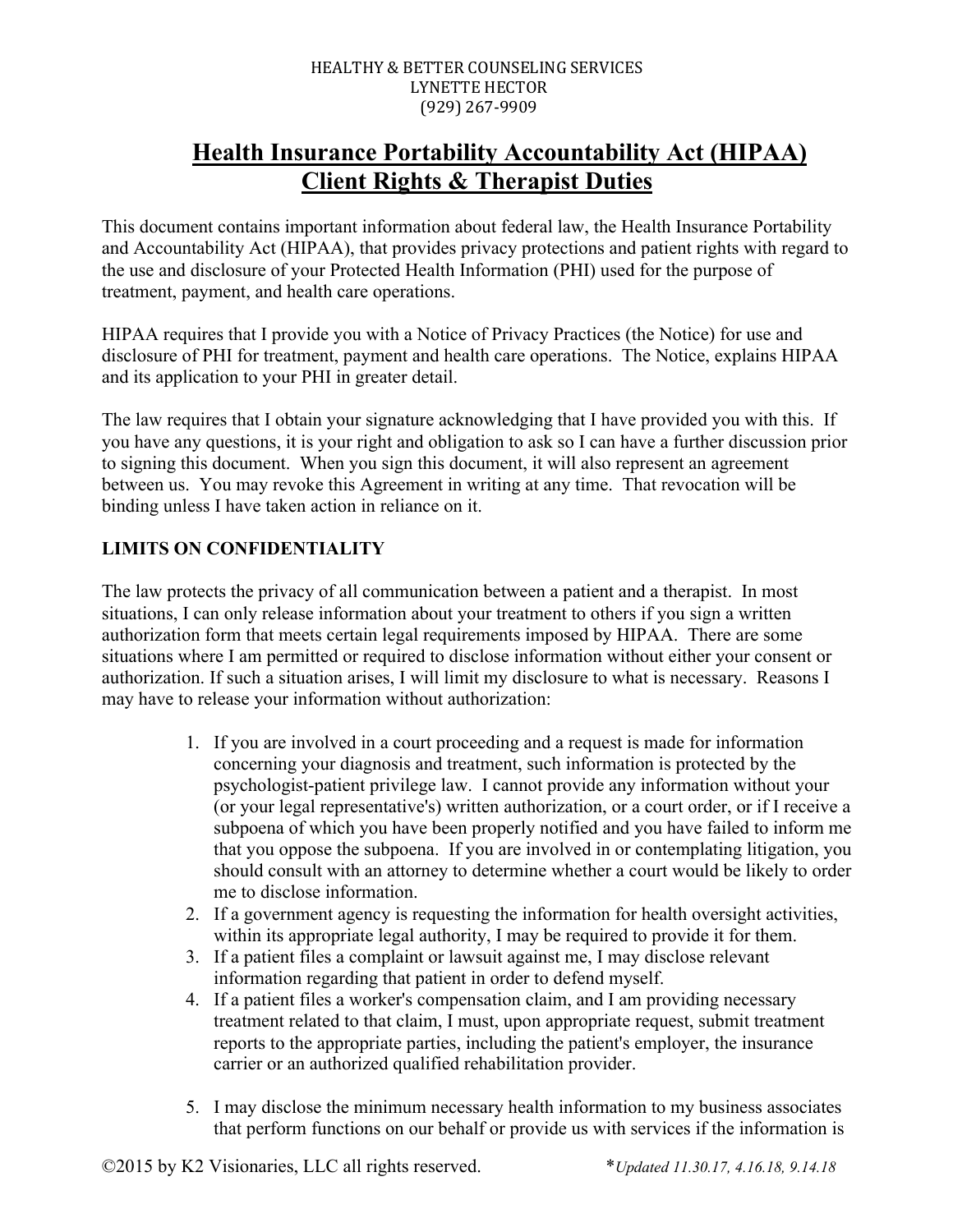necessary for such functions or services. My business associates sign agreements to protect the privacy of your information and are not allowed to use or disclose any information other than as specified in our contract.

There are some situations in which I am legally obligated to take actions, which I believe are necessary to attempt to protect others from harm, and I may have to reveal some information about a patient's treatment:

- 1. If I know, or have reason to suspect, that a child under 18 has been abused, abandoned, or neglected by a parent, legal custodian, caregiver, or any other person responsible for the child's welfare, the law requires that I file a report with the New York State Abuse Hotline. Once such a report is filed, I may be required to provide additional information.
- 2. If I know or have reasonable cause to suspect, that a vulnerable adult has been abused, neglected, or exploited, the law requires that I file a report with the New York State Abuse Hotline. Once such a report is filed, I may be required to provide additional information.
- 3. If I believe that there is a clear and immediate probability of physical harm to the patient, to other individuals, or to society, I may be required to disclose information to take protective action, including communicating the information to the potential victim, and/or appropriate family member, and/or the police or to seek hospitalization of the patient.

# **CLIENT RIGHTS AND THERAPIST DUTIES**

## **Use and Disclosure of Protected Health Information:**

- **For Treatment** I use and disclose your health information internally in the course of your treatment. If I wish to provide information outside of our practice for your treatment by another health care provider, I will have you sign an authorization for release of information. Furthermore, an authorization is required for most uses and disclosures of psychotherapy notes.
- **For Payment** I may use and disclose your health information to obtain payment for services provided to you as delineated in the Therapy Agreement.
- *For Operations* I may use and disclose your health information as part of our internal operations. For example, this could mean a review of records to assure quality. I may also use your information to tell you about services, educational activities, and programs that I feel might be of interest to you.

## **Patient's Rights:**

- *Right to Treatment* You have the right to ethical treatment without discrimination regarding race, ethnicity, gender identity, sexual orientation, religion, disability status, age, or any other protected category.
- *Right to Confidentiality* You have the right to have your health care information protected. If you pay for a service or health care item out-of-pocket in full, you can ask us not to share that information for the purpose of payment or our operations with your health insurer. I will agree to such unless a law requires us to share that information.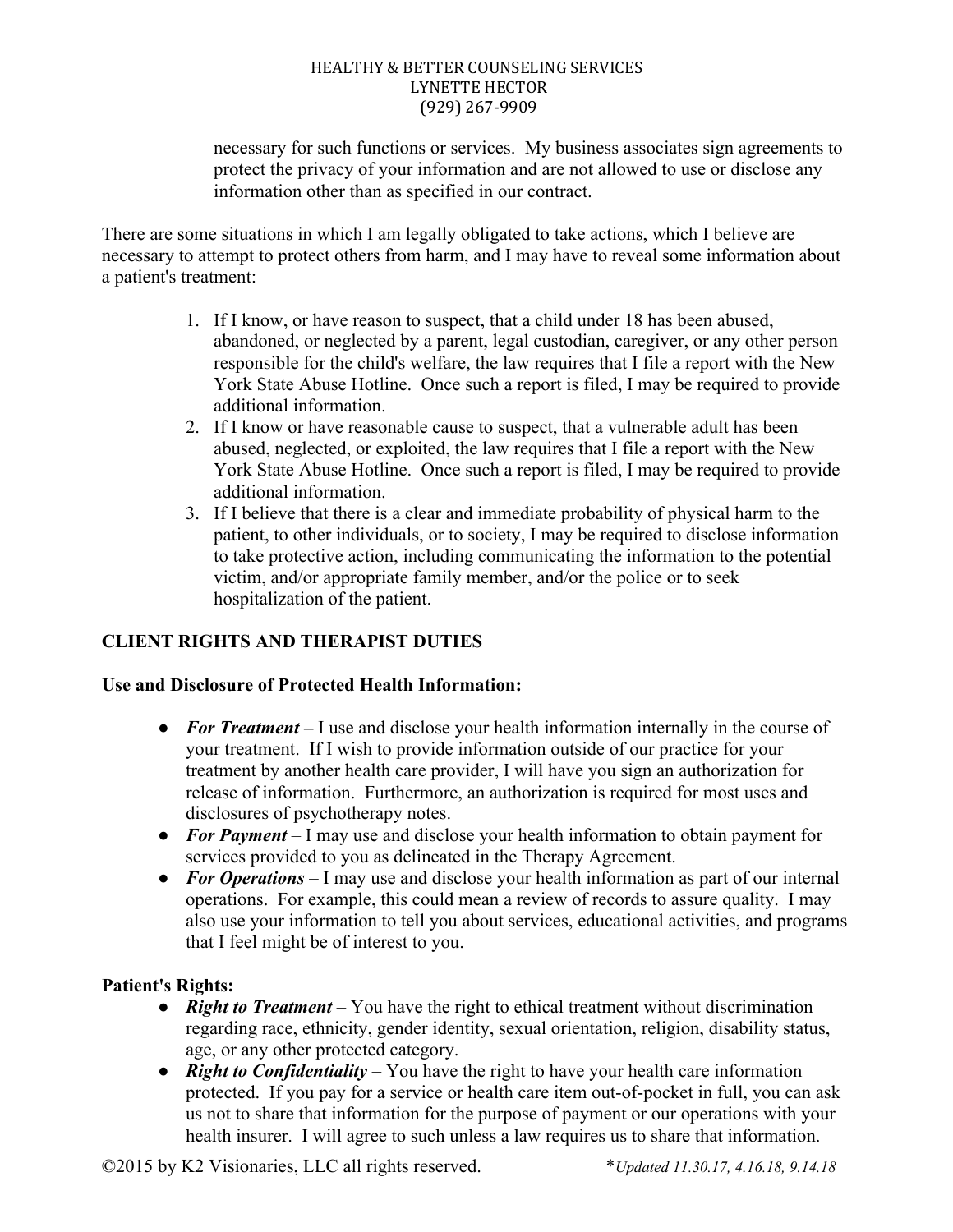- *Right to Request Restrictions* You have the right to request restrictions on certain uses and disclosures of protected health information about you. However, I am not required to agree to a restriction you request.
- *Right to Receive Confidential Communications by Alternative Means and at Alternative Locations –* You have the right to request and receive confidential communications of PHI by alternative means and at alternative locations.
- *Right to Inspect and Copy* You have the right to inspect or obtain a copy (or both) of PHI. Records must be requested in writing and release of information must be completed. Furthermore, there is a copying fee charge of \$1.00 per page. Please make your request well in advanced and allow 2 weeks to receive the copies. If I refuse your request for access to your records, you have a right of review, which I will discuss with you upon request.
- **Right to Amend** If you believe the information in your records is incorrect and/or missing important information, you can ask us to make certain changes, also known as amending, to your health information. You have to make this request in writing. You must tell us the reasons you want to make these changes, and I will decide if it is and if I refuse to do so, I will tell you why within 60 days.
- *Right to a Copy of This Notice –* If you received the paperwork electronically, you have a copy in your email. If you completed this paperwork in the office at your first session a copy will be provided to you per your request or at any time.
- *Right to an Accounting* You generally have the right to receive an accounting of disclosures of PHI regarding you. On your request, I will discuss with you the details of the accounting process.
- *Right to Choose Someone to Act for You –* If someone is your legal guardian, that person can exercise your rights and make choices about your health information; I will make sure the person has this authority and can act for you before I take any action.
- **Right to Choose** You have the right to decide not to receive services with me. If you wish, I will provide you with names of other qualified professionals.
- *Right to Terminate* You have the right to terminate therapeutic services with me at any time without any legal or financial obligations other than those already accrued. I ask that you discuss your decision with me in session before terminating or at least contact me by phone letting me know you are terminating services.
- *Right to Release Information with Written Consent* With your written consent, any part of your record can be released to any person or agency you designate. Together, we will discuss whether or not I think releasing the information in question to that person or agency might be harmful to you.

## **Therapist's Duties:**

● I am required by law to maintain the privacy of PHI and to provide you with a notice of my legal duties and privacy practices with respect to PHI. I reserve the right to change the privacy policies and practices described in this notice. Unless I notify you of such changes, however, I am required to abide by the terms currently in effect. If I revise my policies and procedures, I will provide you with a revised notice in office during our session.